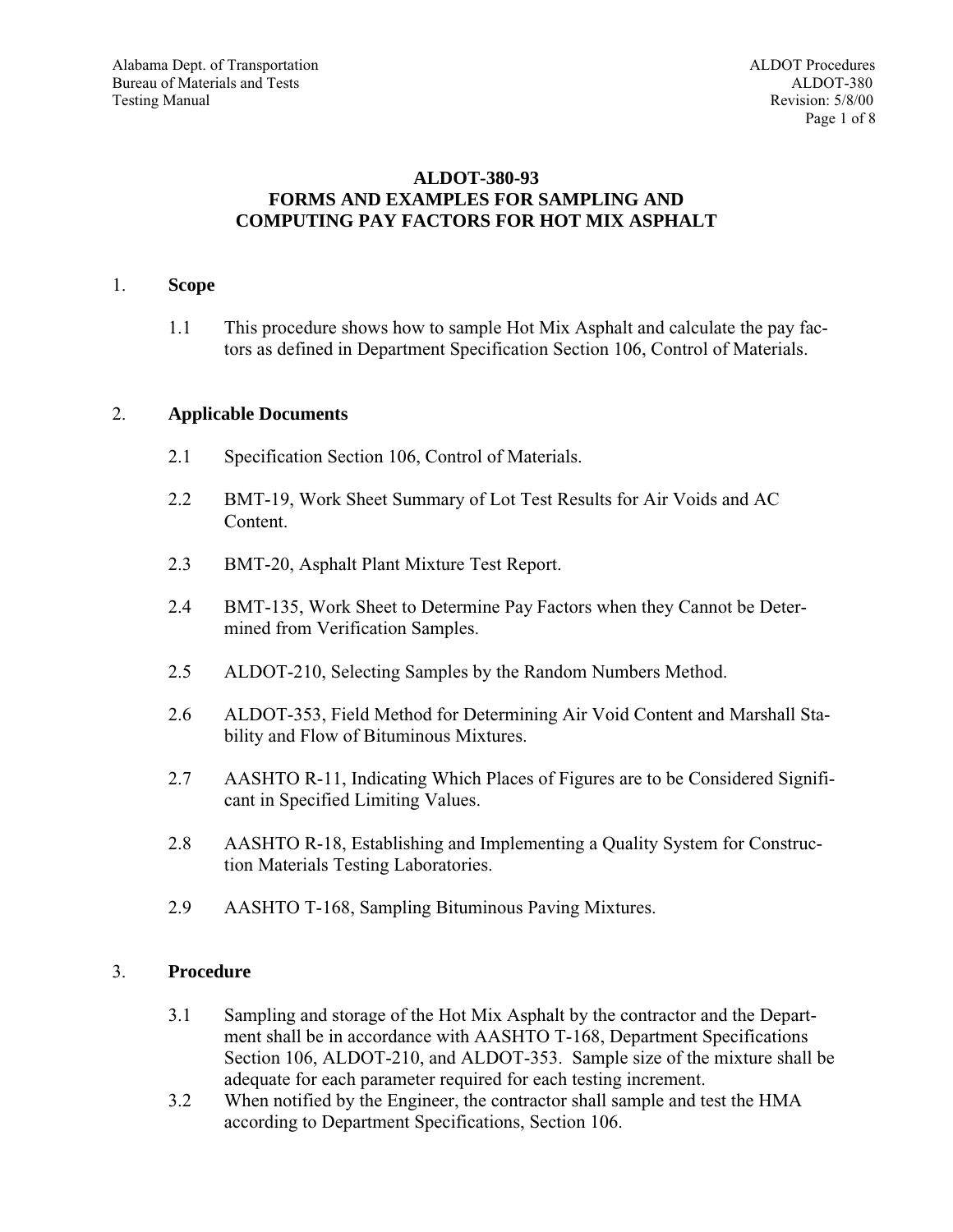- 3.3 The Department and the contractor shall compute and compare tests results according to the following examples.
	- 3.3.1 EXAMPLE I (424 SLAG MIX).

Bulk Specific Gravities of Compacted Specimens.

Lot 1 Sub-lot 1 2.468 2.476 2.481

 $(2.468 + 2.476 + 2.480) / 3 = 2.475$ 

The average of the three specimens is 2.475. Because 2.481 is the furthest from the average, it is discarded (if by chance two values are equally distant from the average, discard both values or discard neither value). The remaining values are averaged.

 $(2.468 + 2.476) / 2 = 2.472$ 

New Average  $= 2.472$ . This is the bulk specific gravity value used for this lot and sub-lot.

Both the State and contractor use this method when calculating slag mix bulk gravities.

3.3.2 EXAMPLE II.

Maximum (Rice) Specific Gravity Results.

| Lot $1$ Sub-lot $1$<br>2.575 |                               | Lot 1 Sub-lot 2<br>2.562                                                         | Lot 1 Sub-lot $3$<br>2.561 | Lot 1 Sub-lot 4<br>2.570   |
|------------------------------|-------------------------------|----------------------------------------------------------------------------------|----------------------------|----------------------------|
|                              | $2.575 / 1 = 2.575$           | Running Average Lot 1 Sub-lot 1                                                  |                            |                            |
|                              | $(2.575 + 2.562) / 2 = 2.568$ | Running Average Lot 1 Sub-lot 2                                                  |                            |                            |
|                              |                               | Running Average Lot 1 Sub-lot 3<br>$(2.575 + 2.562 + 2.561) / 3 = 2.566$         |                            |                            |
|                              |                               | Running Average Lot 1 Sub-lot 4<br>$(2.575 + 2.562 + 2.561 + 2.570) / 4 = 2.567$ |                            |                            |
| 2.579                        | Lot $2$ Sub-lot $1$           | Lot $2$ Sub-lot $2$<br>2.580                                                     | Lot 2 Sub-lot $3$<br>2.575 | Lot 2 Sub-lot $4$<br>2.577 |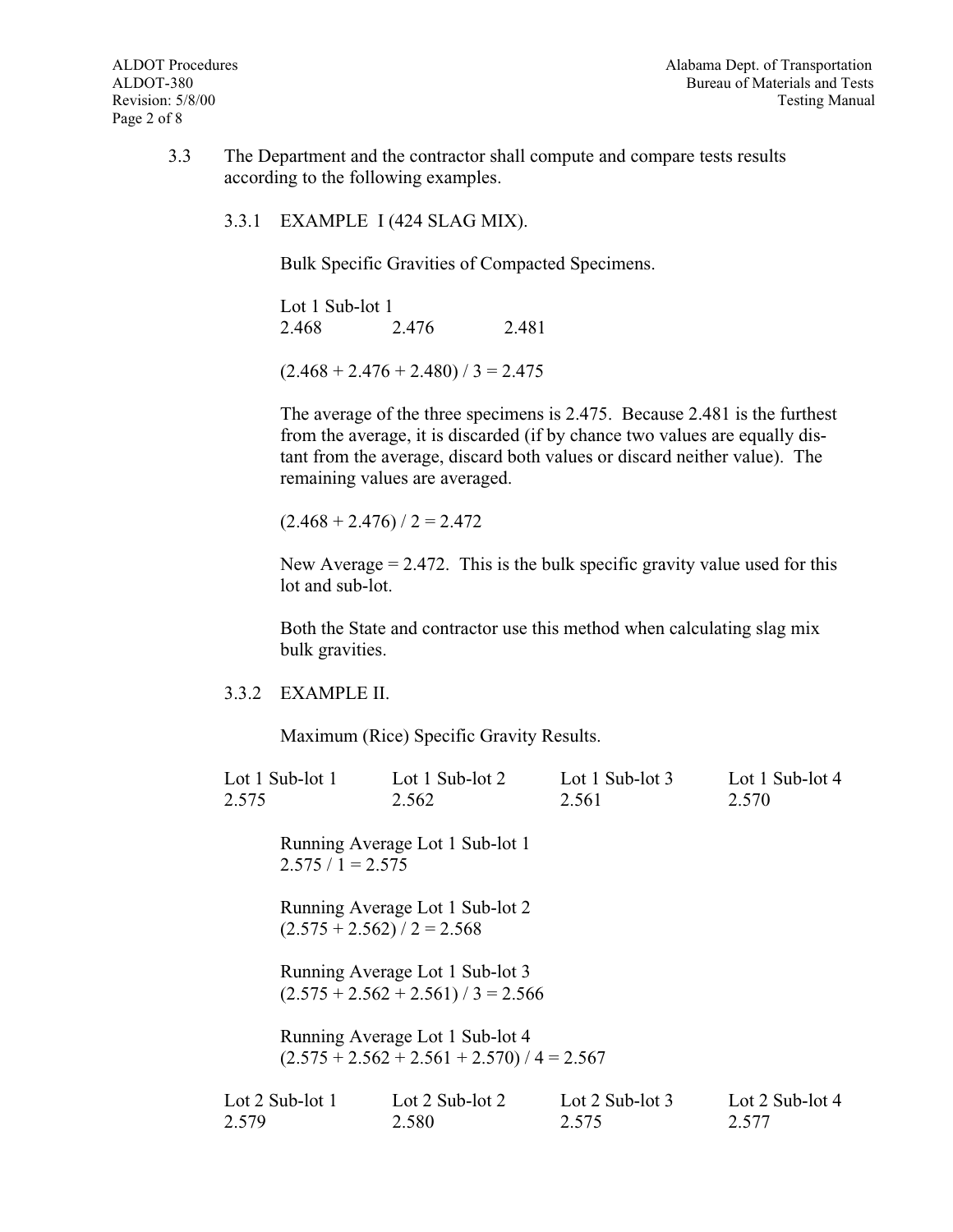Running Average Lot 2 Sub-lot 1  $2.562 + 2.561 + 2.570 + 2.579$  / 4 = 2.568

Running Average Lot 2 Sub-lot 2  $(2.561 + 2.570 + 2.579 + 2.580) / 4 = 2.572$ 

Running Average Lot 2 Sub-lot 3  $(2.570 + 2.579 + 2.580 + 2.575) / 4 = 2.576$ 

Running Average Lot 2 Sub-lot 4  $(2.579 + 2.580 + 2.575 + 2.577) / 4 = 2.578$ 

Only the contractor uses a running average. The State uses individual rice gravity values.

## 3.3.3 EXAMPLE III (SLAG BULK RUNNING AVERAGES).

Bulk Specific Gravity of Laboratory Compacted Mix Results.

Using slag as an aggregate, the bulk specific gravity value used to compute air voids is from a running average of the last four bulk specific gravity determinations and is calculated like the running average of the maximum gravity in the proceeding example.

When using slag, only the contractor uses a running average. The State uses individual bulk gravity values.

## 3.3.4 EXAMPLE IV (AIR VOID CALCULATION)

Bulk Specific Gravity Values (From the running average if slag was used).

| Sub-lot 1 | Sub-lot 2 | Sub-lot $3$ | Sub-lot 4 |
|-----------|-----------|-------------|-----------|
| 2.472     | 2.469     | 2.486       | 2.464     |

Maximum Specific Gravity Running Average Values

| Sub-lot 1           | Sub-lot 2                             | Sub-lot 3           | Sub-lot 4                             |
|---------------------|---------------------------------------|---------------------|---------------------------------------|
| 2.575               | 2.568                                 | 2.566               | 2.567                                 |
| Air Voids Sub-lot 1 |                                       | Air Voids Sub-lot 2 |                                       |
|                     | $100 * (1 - 2.472 / 2.575) = 4.00 %$  |                     | $100 * (1 - 2.469 / 2.568) = 3.86 %$  |
| Air Voids Sub-lot 3 |                                       | Air Voids Sub-lot 4 |                                       |
|                     | $100 * (1 - 2.486 / 2.566) = 3.12 \%$ |                     | $100 * (1 - 2.464 / 2.567) = 4.01 \%$ |
|                     | 3.3.5 REFEREE TESTING (EXAMPLE V).    |                     |                                       |

3.3.5.1 The parameter in question is air voids.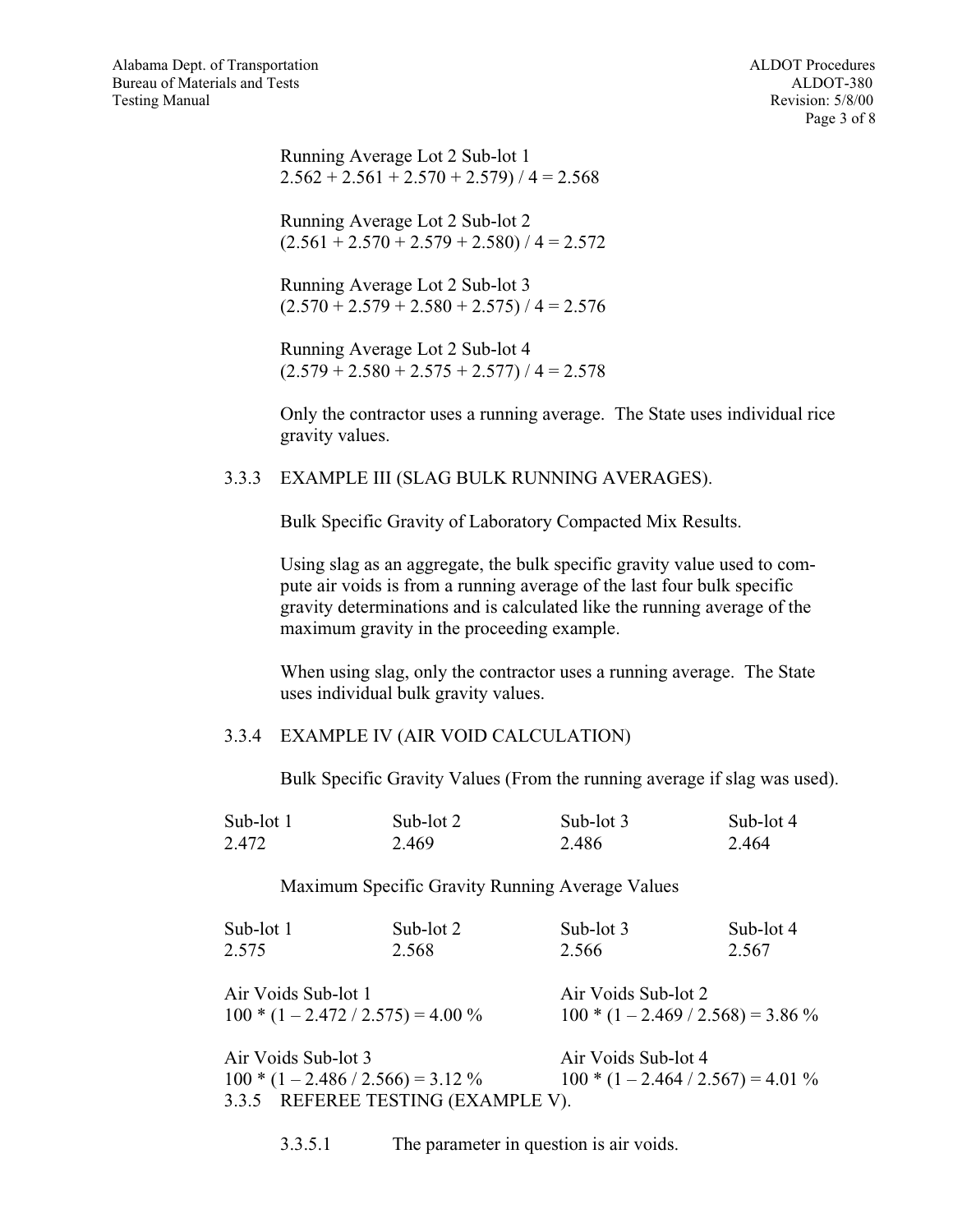| <b>Testing Increment</b> | 1                                                                                                                                                                                                                       | $\overline{2}$                                                                  | 3    | $\overline{4}$                                                                                                               |  |  |
|--------------------------|-------------------------------------------------------------------------------------------------------------------------------------------------------------------------------------------------------------------------|---------------------------------------------------------------------------------|------|------------------------------------------------------------------------------------------------------------------------------|--|--|
| Contractor               | 3.98                                                                                                                                                                                                                    | 3.32                                                                            | 4.27 | 3.79                                                                                                                         |  |  |
| 3.3.5.2                  | The Department randomly selects a time for the verification<br>sample. This sample falls in testing increment two. The<br>contractor chooses to sample enough to split with the<br>Department.                          |                                                                                 |      |                                                                                                                              |  |  |
| 3.3.5.3                  |                                                                                                                                                                                                                         | The Departments' verification sample's result is 5.51.                          |      |                                                                                                                              |  |  |
|                          | is for information only.                                                                                                                                                                                                | This deviates more than 0.5 from the contractor's result.                       |      | The contractor chooses to run the verification sample. The<br>contractor's verification sample's result is 3.80. This result |  |  |
| 3.3.5.4                  |                                                                                                                                                                                                                         | sent to the Materials and Tests central laboratory.                             |      | The contractor's original results and the referee samples are                                                                |  |  |
| <b>Testing Increment</b> | $\mathbf{1}$                                                                                                                                                                                                            | $\overline{2}$                                                                  | 3    | $\overline{4}$                                                                                                               |  |  |
| Contractor               | 3.98                                                                                                                                                                                                                    | 3.32                                                                            | 4.27 | 3.79                                                                                                                         |  |  |
| Materials & Tests        | 4.74                                                                                                                                                                                                                    | 3.47                                                                            | 2.63 | 3.29                                                                                                                         |  |  |
|                          |                                                                                                                                                                                                                         | These results, air voids, are recorded on the lower left<br>section of BMT-135. |      |                                                                                                                              |  |  |
| 3.3.5.5                  | The results of increment two and four are within tolerances;<br>use contractor's results. Testing increments 1 and 3 are<br>outside tolerance; use Materials & Tests results. The pay<br>factor is computed as follows: |                                                                                 |      |                                                                                                                              |  |  |
| <b>Testing Increment</b> | 1                                                                                                                                                                                                                       | $\overline{2}$                                                                  | 3    | 4                                                                                                                            |  |  |
| Air Voids                | $3.98 \, (M&T)$                                                                                                                                                                                                         | 3.96 (Contr.) 2.36 (M&T)                                                        |      | 3.79 (Contr.)                                                                                                                |  |  |
| Deviation                | 0.74                                                                                                                                                                                                                    | 0.68                                                                            | 1.37 | 0.21                                                                                                                         |  |  |
|                          | section of BMT-135.                                                                                                                                                                                                     | These results, air voids, are recorded on the lower right                       |      |                                                                                                                              |  |  |
|                          |                                                                                                                                                                                                                         |                                                                                 |      |                                                                                                                              |  |  |

These deviations are averaged and the appropriate pay factor from Table II of Article 410 is recorded.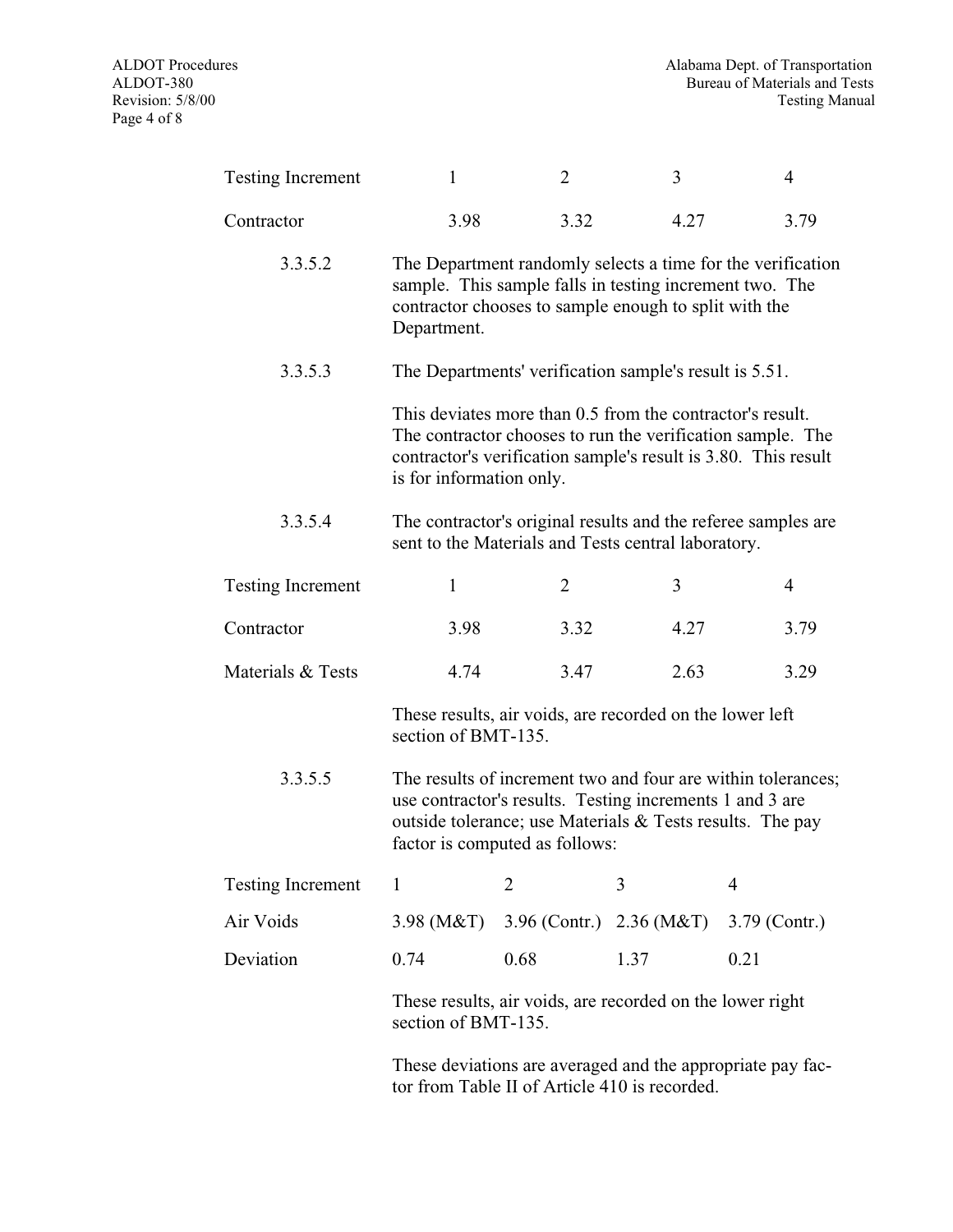# **BMT-19**

REV. 5-8-00

## **ALABAMA DEPARTMENT OF TRANSPORTATION** WORK SHEET SUMMARY OF LOT TEST RESULTS FOR AIR VOIDS AND AC CONTENT

| Project No. | STPAA-208 (51) | Lot No.      |                       |
|-------------|----------------|--------------|-----------------------|
| County      | Montgomery     | Pay Item No. | $-416$ A, B, C, AND D |
| Date        | $5 - 8 - 00$   | Mix No.      |                       |

| % AC CONTENT REQUIRED = $6.55$     |                   |                |                                                       |  |                  |  |
|------------------------------------|-------------------|----------------|-------------------------------------------------------|--|------------------|--|
| <b>TESTING</b><br><b>INCREMENT</b> | <b>CONTRACTOR</b> | <b>STATE</b>   | <b>REFERENCE</b><br><b>CONTRACTOR</b><br><b>STATE</b> |  | <b>DEVIATION</b> |  |
|                                    | 6.87              |                |                                                       |  | 0.32             |  |
| $\mathfrak{D}$                     | 6.55              | 6.62           |                                                       |  | 0.00             |  |
| 3                                  | 6.23              |                |                                                       |  | 0.32             |  |
| $\overline{4}$                     | 6.82              |                |                                                       |  | 0.27             |  |
| 5                                  |                   |                |                                                       |  |                  |  |
|                                    |                   | <b>AVERAGE</b> | 0.23                                                  |  |                  |  |
|                                    | Remarks           |                |                                                       |  | 1.00             |  |

| % AIR VOIDS REQUIRED = $4.00$      |                   |                |                                          |              |                  |  |  |
|------------------------------------|-------------------|----------------|------------------------------------------|--------------|------------------|--|--|
| <b>TESTING</b><br><b>INCREMENT</b> | <b>CONTRACTOR</b> | <b>STATE</b>   | <b>VERIFICATION</b><br><b>CONTRACTOR</b> | <b>STATE</b> | <b>DEVIATION</b> |  |  |
|                                    | 3.98              |                |                                          |              | 0.02             |  |  |
| $\overline{2}$                     | 3.32              | 4.46           | 4.61                                     | 3.42         |                  |  |  |
| 3                                  | 4.27              |                |                                          |              | 0.27             |  |  |
| $\overline{4}$                     | 3.79              |                |                                          |              | 0.21             |  |  |
| 5                                  |                   |                |                                          |              |                  |  |  |
|                                    |                   | <b>AVERAGE</b> |                                          |              |                  |  |  |
| Remarks:                           |                   | PAY FACTOR     |                                          |              |                  |  |  |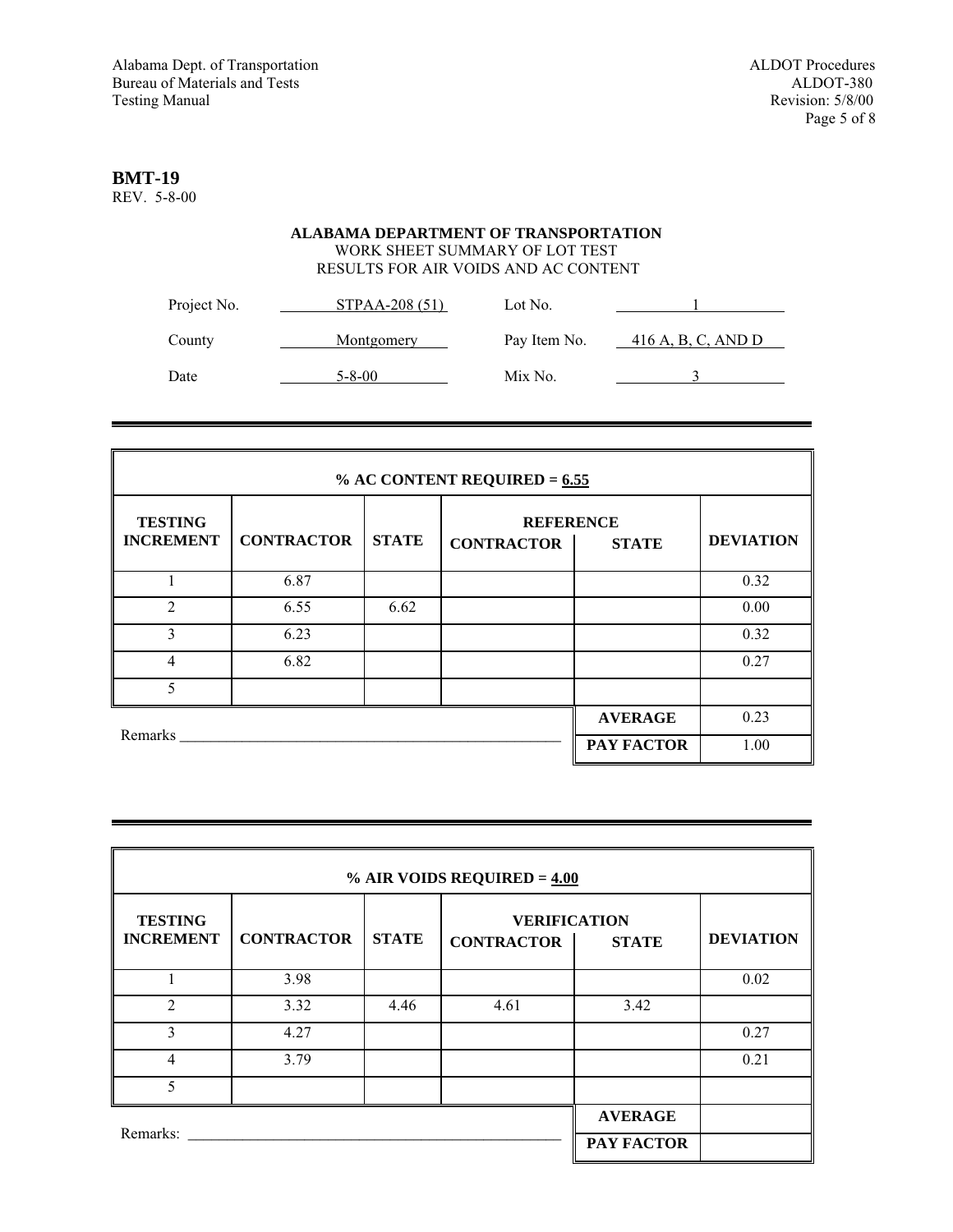Page 6 of 8

ALDOT Procedures Alabama Dept. of Transportation<br>ALDOT-380 Bureau of Materials and Tests Bureau of Materials and Tests Revision: 5/8/00 Testing Manual

#### **BMT-19** REV. 5-8-00

- **NOTES**: (1) If Pay Factor is determined on original state verification test, enter Pay Factor on QC/QA Form 1.
	- (2) If Pay Factor is determined on contractor verification test, enter Pay Factor on QC/QA Form 2; If not resolved on contractor verification test, use M & T referee tests and go to BMT-135 and ALDOT-380.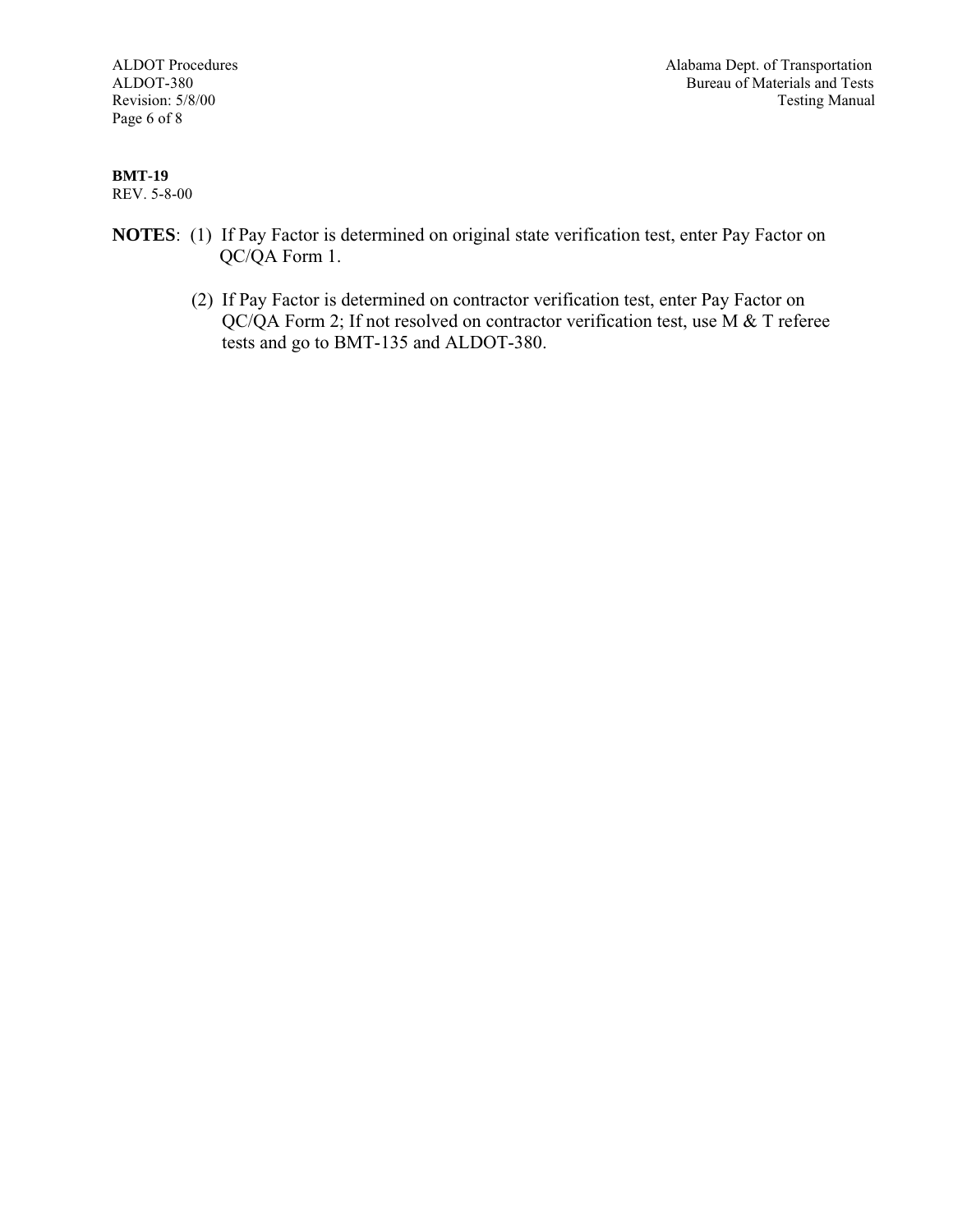**BMT-135** REV. 5-8-00

## **ALABAMA DEPARTMENT OF TRANSPORTATION** WORK SHEET TO DETERMINE PAY FACTORS WHEN THEY CANNOT BE DETERMINED FROM VERIFICATION SAMPLES

Project No. STPAA-208 (51) Date 5-8-00 Lot No. 1

### **% AC CONTENT REQUIRED = \_\_\_\_\_\_\_\_\_**

### **TEST RESULTS (ORIGINAL/REFEREE)**

| <b>TESTING</b><br><b>INCREMENT</b> | <b>CONTRACTOR</b> | <b>STATE</b> | M & T | USE TO COMPUTE PAY FACTOR<br><b>TEST RESULTS/DEVIATION</b> |
|------------------------------------|-------------------|--------------|-------|------------------------------------------------------------|
|                                    |                   |              |       |                                                            |
|                                    |                   |              |       |                                                            |
| 3                                  |                   |              |       |                                                            |
| 4                                  |                   |              |       |                                                            |
|                                    |                   |              |       |                                                            |
|                                    |                   |              |       | <b>AVERAGE DEVIATION =</b>                                 |
|                                    |                   |              |       | <b>PAY FACTOR =</b>                                        |

#### **% AIR VOIDS REQUIRED = 4.00**

## **TEST RESULTS (ORIGINAL/REFEREE)**

| <b>TESTING</b><br><b>INCREMENT</b> | <b>CONTRACTOR</b> | <b>STATE</b> | M & T | USE TO COMPUTE PAY FACTOR<br><b>TEST RESULTS/DEVIATION</b> |
|------------------------------------|-------------------|--------------|-------|------------------------------------------------------------|
|                                    | 3.98              |              | 4.74  | 4.74/0.74                                                  |
| $\mathfrak{D}$                     | 3.32              |              | 3.47  | 3.32/0.68                                                  |
| 3                                  | 4.27              |              | 2.63  | 2.63/1.37                                                  |
| 4                                  | 3.79              |              | 3.29  | 3.79/0.21                                                  |
|                                    |                   |              |       |                                                            |
|                                    |                   |              |       | <b>AVERAGE DEVIATION = <math>0.75</math></b>               |
|                                    |                   |              |       | PAY FACTOR $=$<br>1.00                                     |

Note Engineer Pay Factor(s) on QC/QA Form 3